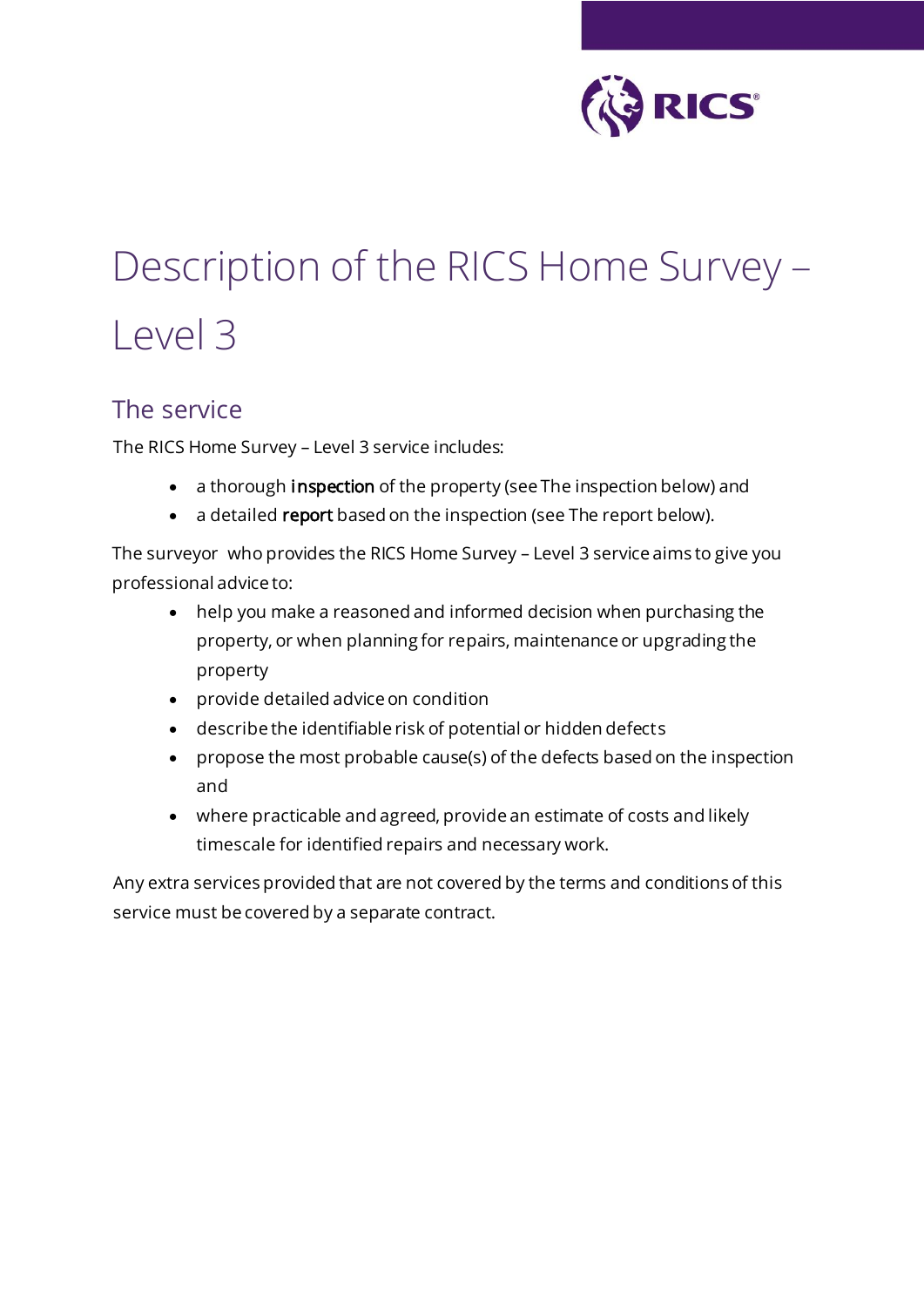# The inspection

The surveyor carefully and thoroughly inspects the inside and outside of the main building and all permanent outbuildings, recording the construction and defects that are evident. This inspection is intended to cover as much of the property as is physically accessible. Where this is not possible, an explanation is provided in the 'Limitations on the inspection' box in the relevant section of the report.

The surveyor does not force or open up the fabric of the building without occupier/owner consent, or if there is a risk of causing personal injury or damage. This includes taking up fitted carpets and fitted floor coverings or floorboards; moving heavy furniture; removing the contents of cupboards, roof spaces, etc. removing secured panels and/or hatches; or undoing electrical fittings.

If necessary, the surveyor carries out parts of the inspection when standing at ground level from adjoining public property where accessible. This means the extent of the inspection will depend on a range of individual circumstances at the time of inspection, and the surveyor judges each case on an individual basis.

The surveyor uses equipment such as a damp meter, binoculars and torch, and uses a ladder for flat roofs and for hatches no more than 3m above level ground (outside) or floor surfaces (inside) if it is safe to do so.

If it is safe and reasonable to do so, the surveyor will enter the roof space and visually inspect the roof structure with attention paid to those parts vulnerable to deterioration and damage. Although thermal insulation is not moved, small corners should be lifted so its thickness and type, and the nature of underlying ceiling can be identified (if the surveyor considers it safe to do). The surveyor does not move stored goods or other contents.

The surveyor also carries out a desk-top study and makes oral enquiries for information about matters affecting the property.

#### Services to the property

Services are generally hidden within the construction of the property. This means that only the visible parts of the available services can be inspected, and the surveyor does not carry out specialist tests. The visual inspection cannot assess the efficiency or safety of electrical, gas or other energy sources. It also does not investigate the plumbing,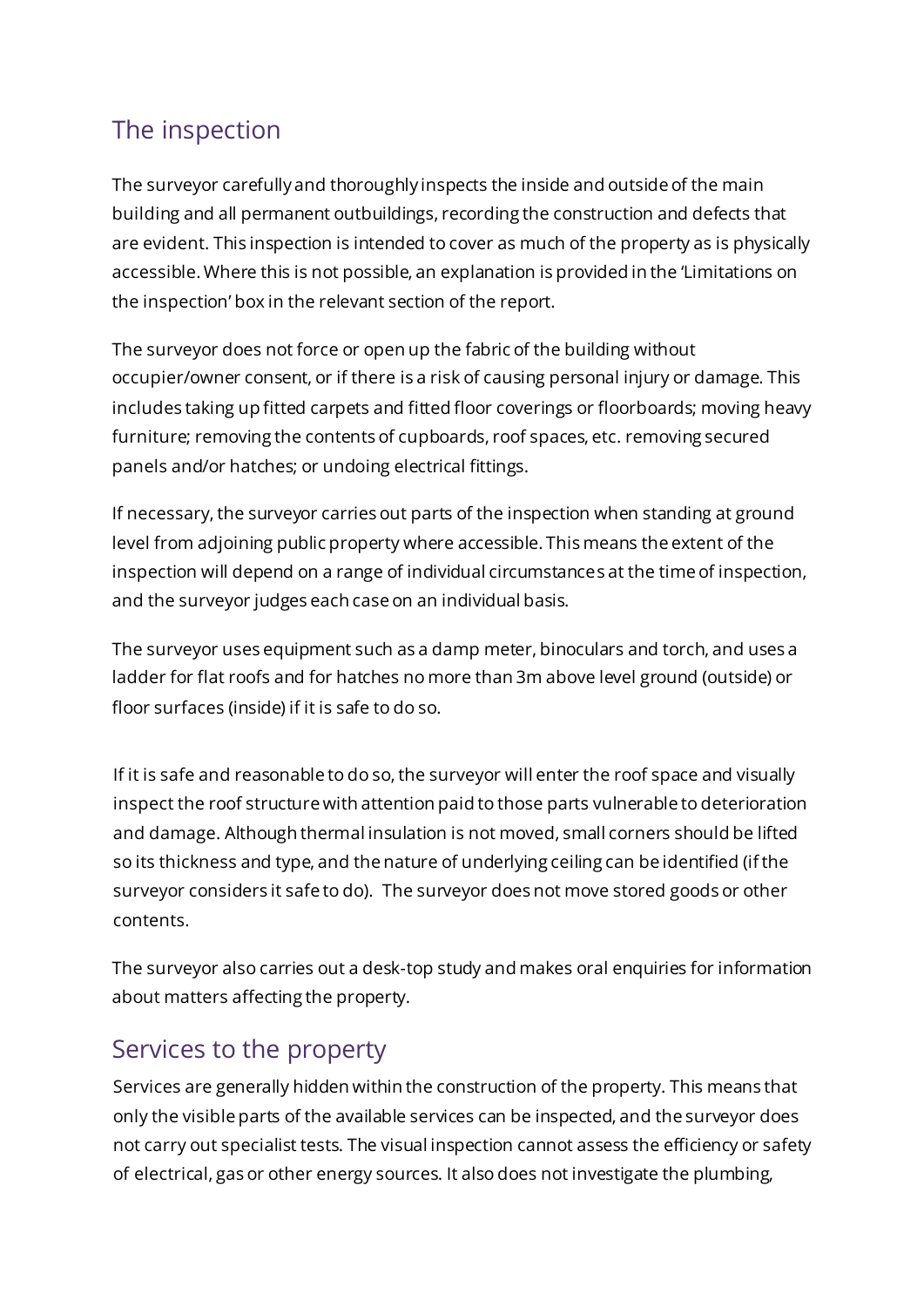heating or drainage installations (or whether they meet current regulations); or the internal condition of any chimney, boiler or other flue).

# Outside the property

The surveyor inspects the condition of boundary walls, fences, permanent outbuildings and areas in common (shared) use. To inspect these areas, the surveyor walks around the grounds and any neighbouring public property where access can be obtained. Where there are restrictions to access (e.g. a creeper plant prevents closer inspection), these are reported and advice is given on any potential underlying risks that may require further investigation.

Buildings with swimming pools and sports facilities are treated as permanent outbuildings and are therefore inspected, but the surveyor does not report on the leisure facilities, such as the pool itself and its equipment internally and externally, landscaping and other facilities (for example, tennis courts and temporary outbuildings).

# **Flats**

When inspecting flats, the surveyor assesses the general condition of the outside surfaces of the building, as well as its access and communal areas (for example, shared hallways and staircases that lead directly to the subject flat) and roof spaces, but only if they are accessible from within or owned by the subject flat or communal areas. The surveyor also inspects (within the identifiable boundary of the subject flat) drains, lifts, fire alarms and security systems, although the surveyor does not carry out any specialist tests other than their normal operation in everyday use.

External wall systems are not inspected. If the surveyor has specific concerns about these items, further investigation will be recommended prior to legal commitment to purchase.

# Dangerous materials, contamination and environmental issues

The surveyor makes enquiries about contamination or other environmental dangers. If the surveyor suspects a problem, they recommend a further investigation.

The surveyor may assume that no harmful or dangerous materials have been used in the construction, and does not have a duty to justify making this assumption. However,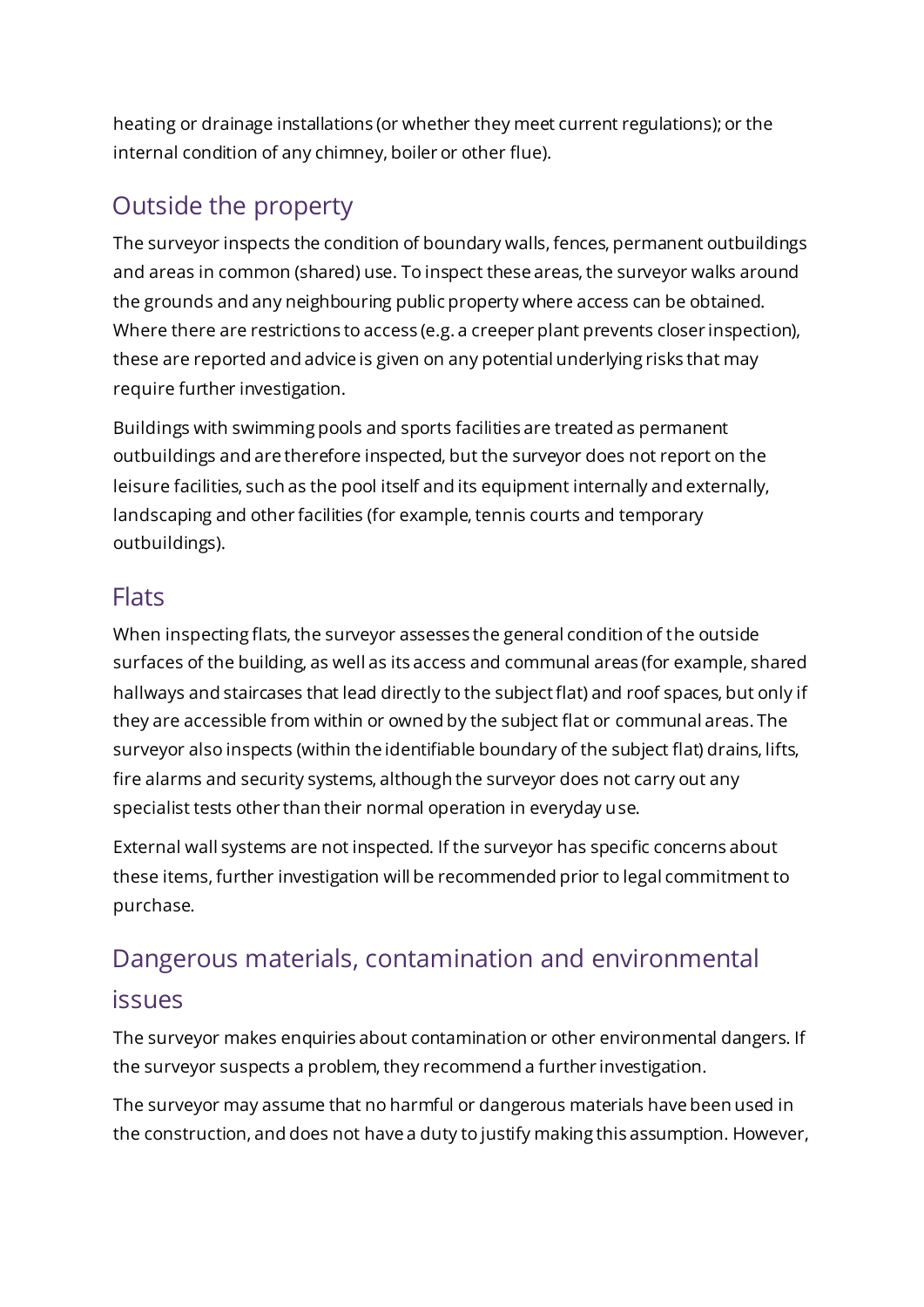if the inspection shows that such materials have been used, the surveyor must report this and ask for further instructions.

The surveyor does not carry out an asbestos inspection and does not act as an asbestos inspector when inspecting properties that may fall within The Control of Asbestos Regulations 2012 ('CAR 2012'). However, the report should properly emphasise the suspected presence of asbestos containing materials if the inspection identifies that possibility.

With flats, the surveyor assumes that there is a 'dutyholder' (as defined in the regulations), and that there is an asbestos register and an effective management plan in place, which does not present a significant risk to health or need any immediate payment. The surveyor does not consult the dutyholder.

#### The report

The surveyor produces a report of the inspection results for you to use, but cannot accept any liability if it is used by anyone else. If you decide not to act on the advice in the report, you do this at your own risk. The report is aimed at providing you with a detailed understanding of the condition of the property to allow you to make an informed decision on serious or urgent repairs, and on the maintenance of a wide range of reported issues.

# Condition ratings

The surveyor gives condition ratings to the main parts (the 'elements') of the main building, garage and some outside elements. The condition ratings are described as follows:

- R Documents we may suggest you request before you sign contracts.
- Condition rating 3 Defects that are serious and/or need to be repaired, replaced or investigated urgently. Failure to do so could risk serious safety issues or severe long-term damage to your property. Written quotations for repairs should be obtained prior to legal commitment to purchase.
- Condition rating 2 Defects that need repairing or replacing but are not considered to be either serious or urgent. The property must be maintained in the normal way.
- Condition rating 1 No repair is currently needed. The property must be maintained in the normal way.
- NI Elements not inspected.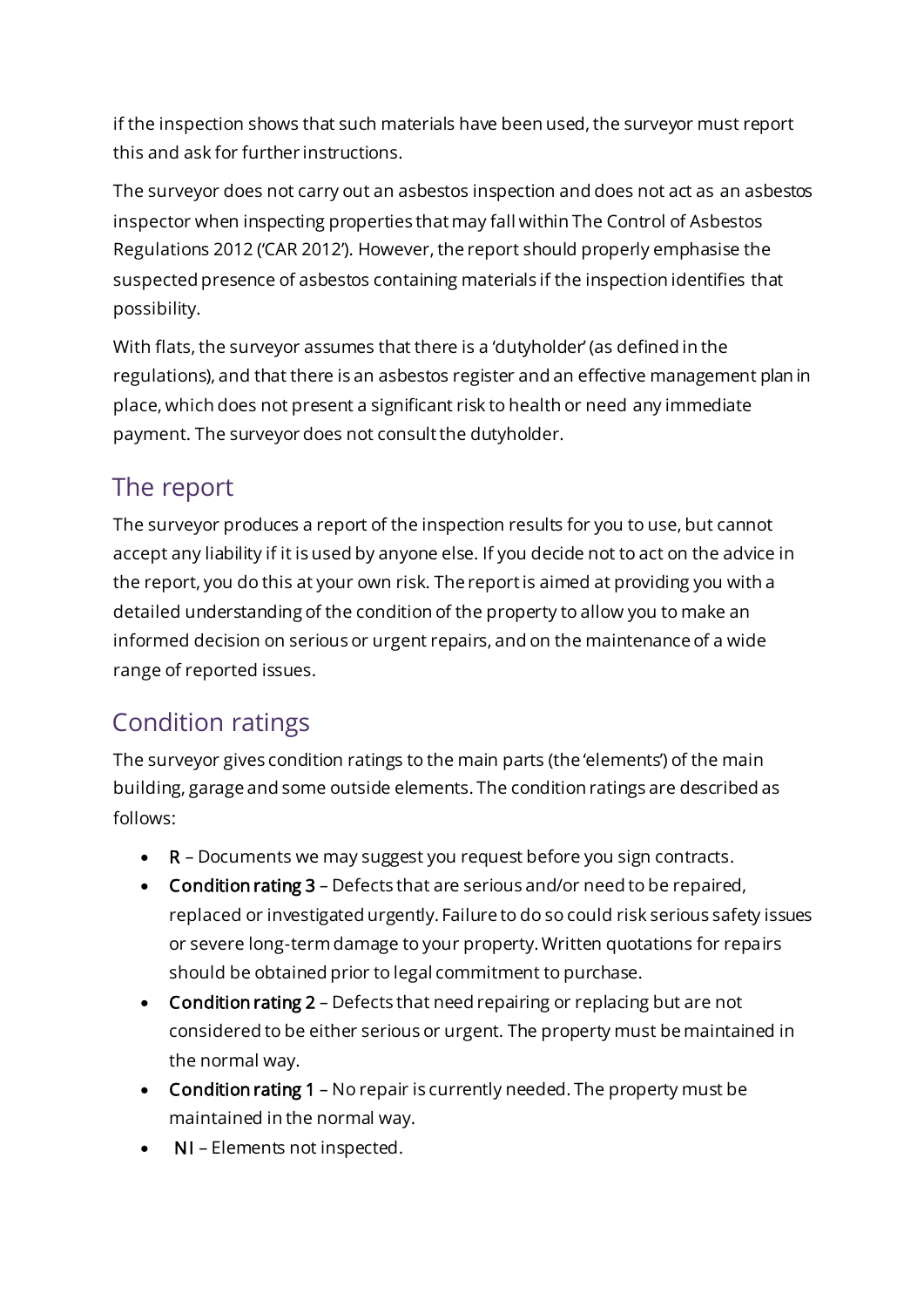The surveyor notes in the report if it was not possible to check any parts of the property that the inspection would normally cover. If the surveyor is concerned about these parts, the report tells you about any further investigations that are needed.

# Energy

The surveyor has not prepared the Energy Performance Certificate (EPC) as part of the RICS Home Survey – Level 3 service for the property. Where the EPC has not been made available by others, the surveyor will obtain the most recent certificate from the appropriate central registry where practicable. If the surveyor has seen the current EPC, they will review and state the relevant energy efficiency rating in this report. Where possible and appropriate, the surveyor will include additional commentary on energyrelated matters for the property as a whole in the energy efficiency section of the report, but this is not a formal energy assessment of the building. Checks will be made for any obvious discrepancies between the EPC and the subject property, and the implications will be explained to you. As part of the Home Survey – Level 3 Service, the surveyor will advise on the appropriateness of any energy improvements recommended by the EPC.

# Issues for legal advisors

The surveyor does not act as a legal adviser and does not comment on any legal documents. If, during the inspection, the surveyor identifies issues that your legal advisers may need to investigate further, the surveyor may refer to these in the report (for example, to state you should check whether there is a warranty covering replacement windows).

This report has been prepared by a surveyor merely in their capacity as an employee or agent of a firm, company or other business entity ('the Company'). The report is the product of the Company, not of the individual surveyor. All of the statements and opinions contained in this report are expressed entirely on behalf of the Company, which accepts sole responsibility for them. For their part, the individual surveyor assumes no personal financial responsibility or liability in respect of the report, and no reliance or inference to the contrary should be drawn.

In the case of sole practitioners, the surveyor may sign the report in their own name, unless the surveyor operates as a sole trader limited liability company.

Nothing in this report excludes or limits liability for death or personal injury (including disease and impairment of mental condition) resulting from negligence.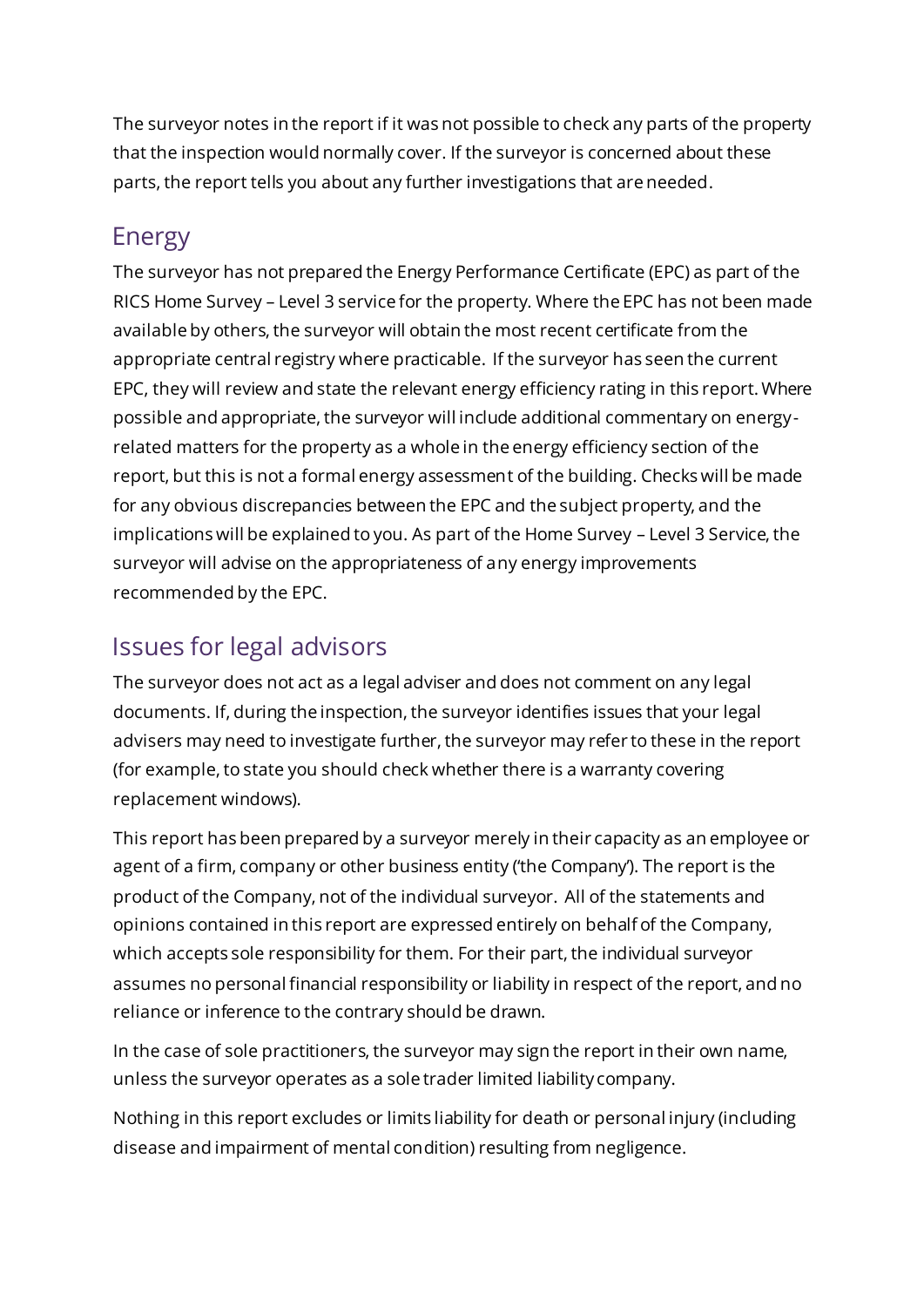#### Risks

This section summarises defects and issues that present a risk to the building or grounds, or a safety risk to people. These may have been reported and condition rated against more than one part of the property, or may be of a more general nature. They may have existed for some time and cannot be reasonably changed. The RICS Home Survey – Level 3 report will identify risks, explain the nature of the problems and explain how the client may resolve or reduce the risk.

If the property is leasehold, the surveyor gives you general advice and details of questions you should ask your legal advisers.

# Standard terms of engagement

- 1. The service the surveyor provides the standard RICS Home Survey Level 3 service described in this section, unless you agree with the surveyor in writing before the inspection that the surveyor will provide extra services. Any extra service will require separate terms of engagement to be entered into with the surveyor. Examples of extra services include:
	- o schedules of works
	- o supervision of works
	- o re-inspection
	- o detailed specific issue reports and
	- o market valuation and reinstatement cost, and
	- o negotiation.
- 2. The surveyor The service will be provided by an AssocRICS, MRICS or FRICS member of the Royal Institution of Chartered Surveyors (RICS) who has the skills, knowledge and experience to survey and report on the property.
- 3. Before the inspection Before the inspection, you should tell us if there is already an agreed or proposed price for the property, and if you have any particular concerns about the property (such as a crack noted above the bathroom window or any plans for extension). This period forms an important part of the relationship between you and the surveyor. The surveyor will use reasonable endeavours to contact you to discuss your particular concerns regarding the property, and explain (where necessary) the extent and/or limitations of the inspection and report. The surveyor also carries out a desktop study to understand the property better.
- 4. Terms of payment You agree to pay our fee and any other charges agreed in writing.